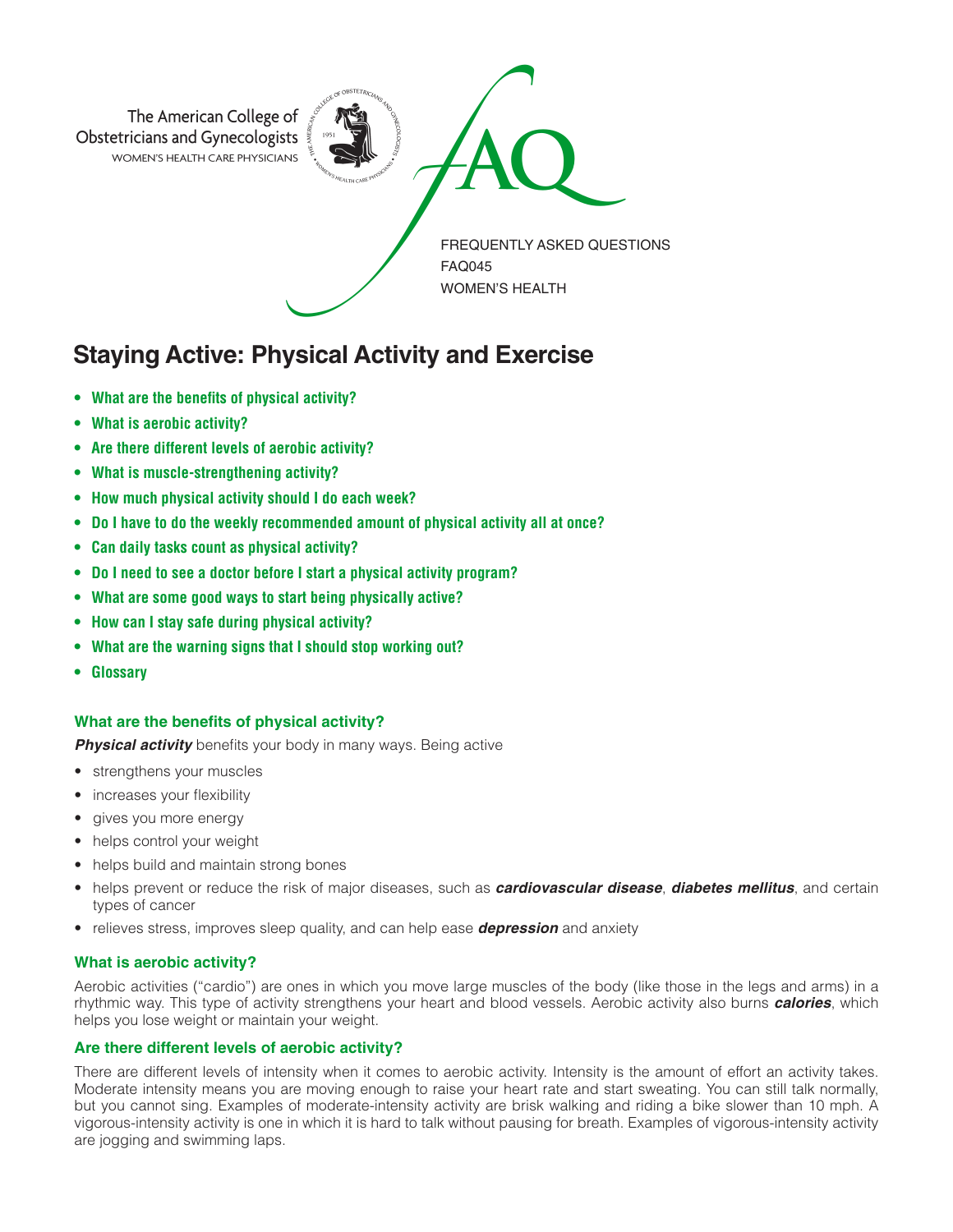#### **What is muscle-strengthening activity?**

Muscle-strengthening activities, also called strength training or resistance training, build muscle and slow bone loss. Activities that make your muscles and bones work harder than usual help to strengthen them. As you build muscle, your body will become more toned. The more muscle you have, the better your body is able to burn calories. Examples of muscle-strengthening activities include lifting weights, yoga, push-ups, and sit-ups.

A "repetition" is one complete movement of an activity. To get health benefits, do muscle-strengthening activities until it is hard to complete another repetition.

## **How much physical activity should I do each week?**

The Centers for Disease Control and Prevention recommend that adults do 150 minutes of moderate-intensity aerobic activity a week, along with muscle-strengthening activities on 2 days or more a week. Another option is to do 75 minutes of vigorous-intensity aerobic activity and 2 days of muscle-strengthening activity a week. Following these guidelines will give you important health benefits and help you maintain your weight. Exercising more—a total of 300 minutes of moderateintensity activity a week—will help you lose weight and give you even more health benefits.

#### **Do I have to do the weekly recommended amount of physical activity all at once?**

No—you can divide the recommended amount of minutes into shorter workout sessions throughout the week. For example, you can do a 30-minute workout 5 days per week. You even can split each of those 30-minute workouts into smaller 10-minute periods throughout each day. Set up a routine that works best for you.

#### **Can daily tasks count as physical activity?**

Yes—choices you make in your daily life can help you meet the guidelines for physical activity. For example, walking or biking to work or gardening can count toward your weekly aerobic activity. Just remember that the activity has to be at least moderately intense and sustained for at least 10 minutes in order to count as exercise. For example, taking a short stroll around the parking lot is not enough. Make physical activity a priority and plan it with purpose.

#### **Do I need to see a doctor before I start a physical activity program?**

If you are in good health, you do not have to see your doctor before you begin a moderate physical activity program. However, you should talk with your doctor before starting a physical activity program if

- you have a chronic medical condition or are at increased risk of a medical condition
- you are pregnant
- you have a disability that makes it hard to meet physical activity guidelines

#### **What are some good ways to start being physically active?**

Working out in a group can help keep you motivated. Check with your local fitness clubs or community centers for exercise classes that interest you, such as yoga, Pilates, spinning, and dance. You also can consult a personal trainer or fitness instructor who will set a routine for you to follow. There also are many videos, apps, websites, books, and magazines available on exercise and fitness.

If it has been some time since you exercised regularly, or if you are overweight or obese, you should start gradually. Begin with as little as 5 minutes a day. Add 5 minutes each week until you can stay active for longer periods. Trying to do too much too soon can increase the risk of injury.

#### **How can I stay safe during physical activity?**

Injury during exercise is rare. However, you should still take steps to avoid injury:

- Find appropriate activities—Make sure you are doing activities that match your level of fitness. For example, if you are new to exercise, try starting with a moderate-intensity activity like brisk walking rather than a vigorous-intensity activity.
- Use the right equipment in the right way—Some activities need special gear or equipment. Make sure helmets and other gear fit properly. Learn to use exercise equipment safely.
- Work out in a safe place—Make sure you exercise in spaces that are well lit and well maintained.
- Adjust for the weather—Avoid exercising in extreme heat or cold. Move your workout inside if the weather is bad. To avoid the hottest part of the day, work out in the early morning or evening. Exercising in hot weather can increase your risk of heat stress and dehydration.
- Avoid excessive activity—Women who routinely exercise too much may get injuries because of repeated stress on their muscles and bones. One way to avoid injury is to rest on some days or alternate between vigorous and lighter activity. Another way is to cross-train, which means doing different activities, such as tennis and swimming.
- Warm up and cool down—Warming up and cooling down can be a helpful part of your exercise plan and may reduce the risk of injuries.